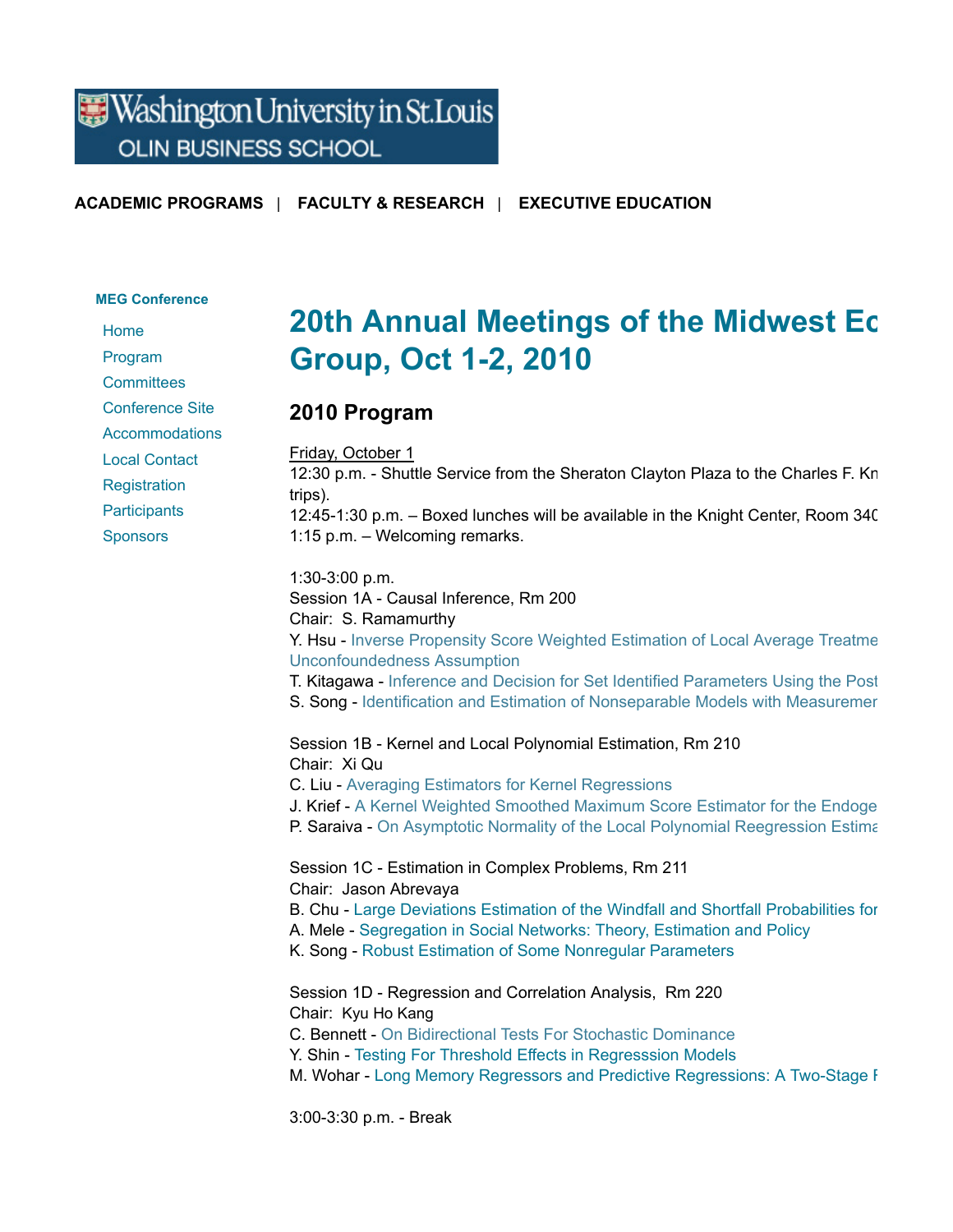$3:30 - 5:00$  p.m.

Session 2A - Bayesian Modeling and Estimation, Rm 200

Chair: Edward Greenberg

M. Burda - Bayesian Multivariate Semiparametric Count Data Model with Selectio M. Craioveanu - The Impact of Storms on Firm Survival: A Bayesian Spatial Econom K. Kang - State-Space Models with Endogenous Markov Regime Switching Paran S. Ramamurthy - Term Structure of Interest Rates in a DSGE model with Regime

Session 2B - Unit Roots, Cointegration, Rm 210

Chair: Bruce Hansen

J. Li - System-Equation ADL Tests for Threshold Cointegration

X. Qu - Sums of Exponentials of Random Walks With Drift

X. Shi - Nonlinear Cointegrating Regression Under Weak Identification

M. Shintani - Consistent cotrending rank selection when both stochastic and nonl present

Session 2C - Finance, Rm 211

Chair: Michael McCracken

R. Luger - Testing linear factor pricing models with large cross-sections: a distribution-D. Rapach - Out-of-Sample Equity Premium Predictability: Economic Fundamental Y Wang - Bias in the Mean Reversion Estimator in the Continuous Time Gaussian

Session 2D - GMM and Empirical or quasi-Likelihood, Rm 220 Chair: Mehmet Caner

R. Ashley - Sensitivity Analysis of GMM Inference with Potentially Misspecified Mo

S. Chaudhuri - On the use of the Implied Probabilities in conducting a Score test

Z. Qu - Identification and Frequency Domain QML Estimation of Linearized DSGE

5:00 p.m. - Shuttle Service to the Sheraton Clayton Plaza (2 trips).

6:15 p.m. - Shuttle Service to the Charles F. Knight Executive Education Center.

6:30 p.m. - Reception - sponsored by the FRB, St. Louis.

7:00 p.m. - Dinner in the Dining Hall, Charles F. Knight Executive Education Cent After dinner remarks in memory of Arthur S. Goldberger and Arnold Zellner: Bruc Siddhartha Chib.

9:00 p.m. - Shuttle Service to the Sheraton (2 trips).

### Saturday, October 2

Breakfast will be available in the hotel restaurant as well as a continental breakfas Charles F. Knight Executive Education Center.

7:45 a.m. - Shuttle Service to the Knight Center (2 trips).

8:30 -10:00 a.m.

Session 3A - Panel Models and Methods, Rm 200

Chair: Siddhartha Chib

J. Abrevaya - On Estimation of Partial Effects in Non-linear Panel Data Models

D. Baglan - Efficient Estimation of a Partially Linear Dynamic Panel Data Model w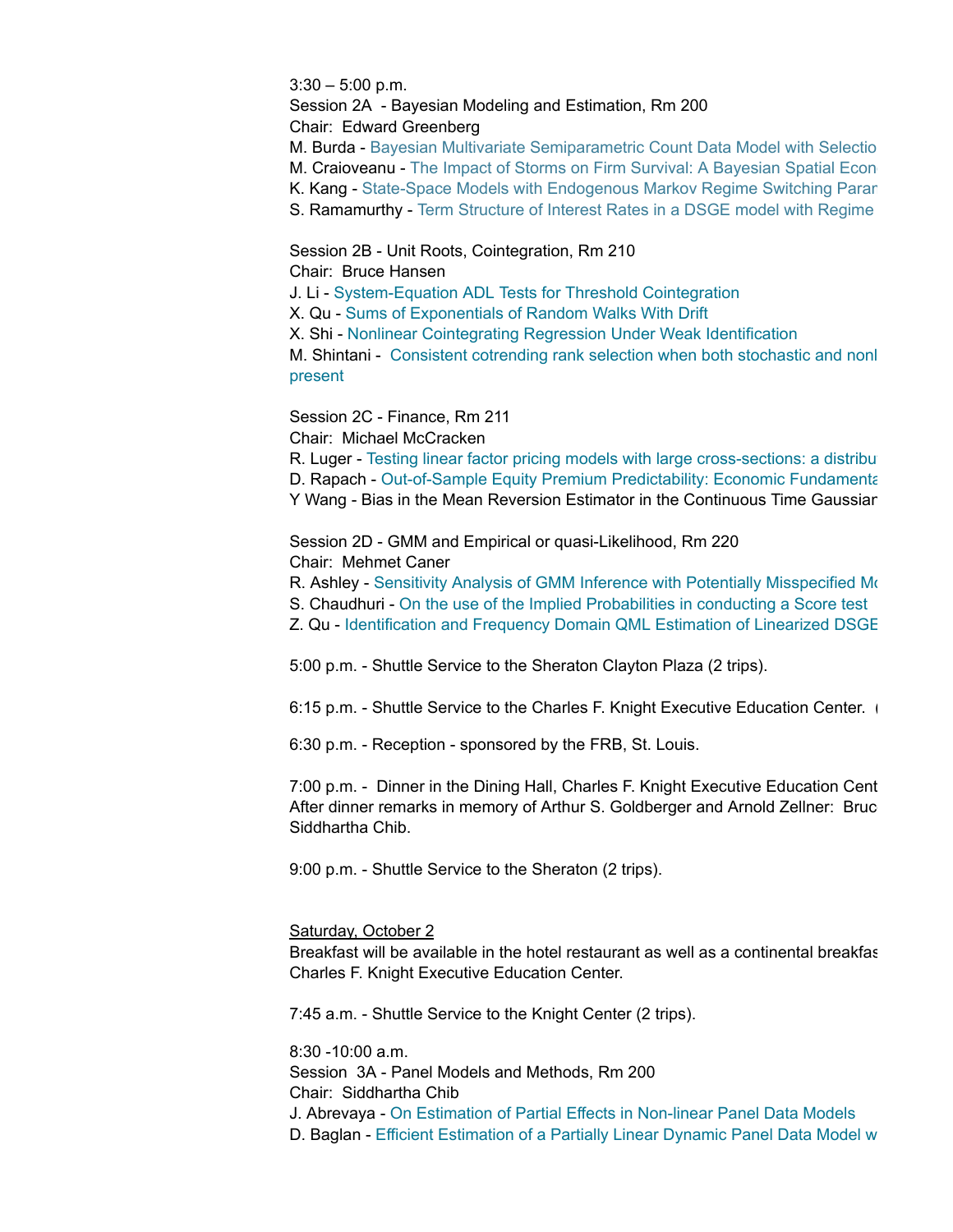Unemployment Dynamics in the U.S.

G. Eryuruk - The Time Series and Cross-Section Asymptotics of Empirical Likeliho Data Models

M. Kim - Impact of Initial Conditions on Dynamic Panel Estimation

Session 3B - Testing for Change Points, Rm 210

Chair: Kyoo il Kim

Y. Eo - Bayesian Inference about the Number and Types of Structural Breaks when X. Shao - Testing for Change Points in Time Series

M. Kejriwal - Unit Roots, Level Shifts and Trend Breaks in Per Capita Output: A Robust Evaluation

M. van Kampen - A Nonparametric Constancy Test for Copulas Under Mixing Cor

Session 3C - Quantile Inference, Rm 211

Chair: Gray Calhoun

C. Goh - Specification Analysis of Structural Quantile Regression Models

Y. Lee - Density-Weighted Average Quantile Derivative

N. Lin - Bayesian Regularized Quantile Regression

Y. Wang - Inference in Predictive Quantile Regressions

Session 3D - Instrumental Variable, Rm 220

Chair: Jeff Mills

Q. Fan - The Adaptive Lasso Method for Instrumental Variable Selection

K. Kim - Control Functions for a Class of Non-Separable Models without Independence

K. Smolinski - IV Models of Ordered Choice

10-10:15 a.m. – Break

10:15-11:45 a.m.

Session 4A - Forecast Evaluation, Rm 200

Chair: Xiaofeng Shao

G. Calhoun - The Empirical Behavior of Out-of-Sample Forecast Comparisons

- B. Hansen Multi-Step Forecast Model Selection
- S. Park Density Forecast Evaluation Using Data-Driven Smooth Test
- M. McCracken Reality Checks and Nested Forecast Model Comparisons

Session 4B - Panel Methods, Rm 210

Chair: Nan Lin

J. Blevins - Partial Identification and Inference in Binary Choice and Duration Panel

R. Greenway-McGrevy - Multistep Prediction of Panel Autoregressive Processes

G. Karras - Are the Effects of Tax Changes Asymmetric? Evidence for a panel of O

J. Lee - Stationarity of Inflation: Evidence from Panel Unit Root Tests with Trend S

D. Sul - X-Differencing and Dynamic Panel Model Estimation

Session 4C - Spatial Econometircs, Rm 211

Chair: Martin Burda

Y. Bao - GMM Estimation of the Spatial Autoregressive Model in a System of Inter

C. Hsieh - A Social Interactions Model with Endogenous Friendship Formation ard

F. Jin - Exploring Spatial Dependence - Starting from the Moran's I and the APLE

M. Sen - Improbable Nature of Implied Correlation Matrix from Spatial Regression

Session 4D - Monetary Policy, Rm 220

Chair: Ricardo DiCecio

V. Valcarcel - The Dynamic Adjustments of Stock Prices to Monetary Shocks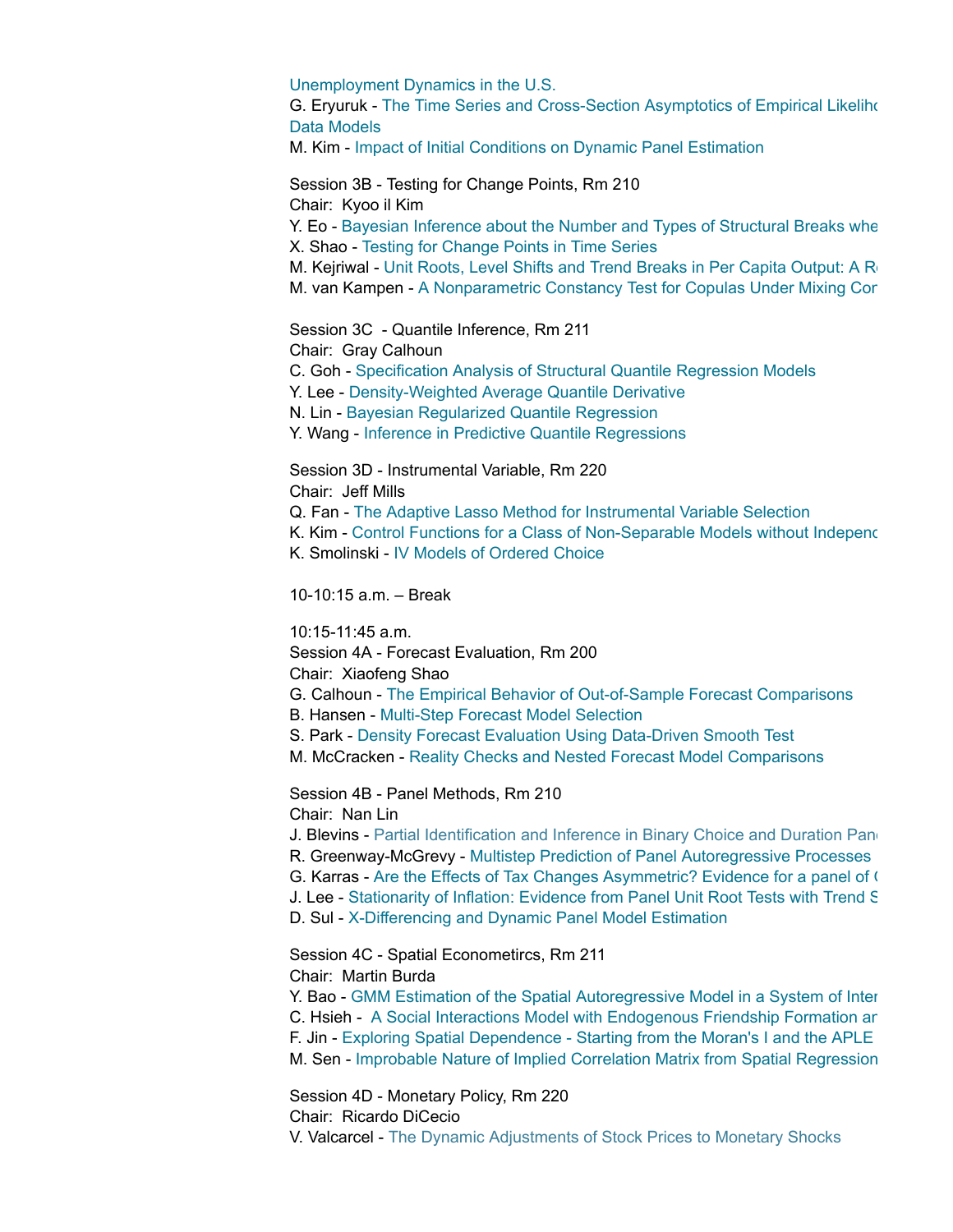J. Keating - Time Varying Effects of Permanent and Transitory Shocks to Output P. Kapinos - Forward Looking Monetary Policy and Anticipated Shocks to Inflation G. Zhou - A New Anomaly: The Cross-Sectional Profitability of Technical Analysis

11:45-1 p.m – Lunch in the Dining Hall, Charles F. Knight Executive Education Center

1-2:30 p.m. Session 5A - Garch and Volatility Estimation, Rm 200 Chair: Guofu Zhou D. Cho - Trade Intensity, Carry Trades, and FX Volatility H. Han - Asymptotic Properties of GARCH-X Processes M. Jahan-Parvar - Modeling Market Downside Volatility J. Wu - Threshold GARCH Model: Theory and Application

Session 5B - Nonparametric and Semiparametric Problems, Rm 210 Chair: Edward Greenberg

J. Escanciano - Identification and Estimation of Semiparametric Two Step Models

D. Jacho-Chavez - k-Nearest Neighbour Estimation of Inverse-Density-Weighted |

Y. Tu - Bagging Nonparametric and Semiparametric Forecasts

Session 5C - Labor Economics, Rm 211

Chair: Kevin Staub

H. Atasoy - Broadband Internet Effects on Labor Market

K. Hood - Aggregate Effects and Measuring Regional Dynamics

N. Le - Wage dispersion and skill premium in the US during the 1980's - The role  $\epsilon$ 

P. Mueser - Labor-Market Returns to the GED Using Regression Discontinuity Ana

Session 5D - Discrete Choice, Rm 220

Chair: Seethu Seetharaman

N. Khorunzhina - Dynamic Model of Household's Stock Market Participation

K. Kretschman - Using Primary Elections to Control for Selection of U.S. Congressional Canadates

A. Petrin - The Interaction of Observed and Unobserved Factors in Discrete Choic

2:30-2:45 p.m. – Break

 $2:45 - 4:15$  p.m. Session 6A - Macro-Economics, Rm 200 Chair: John Keating

L. Donayre - The Role of Aggregation in the Nonlinear Relationship between Mon

J. Miller - A New Perspective on the Oil Price-Macroeconomy Relationship Focusing

J. Strauss - Forecasting U.S. State-Level Employment Growth: An Amalgamation

T. Wada - Oil Price Shocks and Industrial Production: Is the Relationship Linear?

Session 6B - Housing, Rm 210 Chair: Peter Mueser E. Hillebrand - Temporal Correlation of Defaults in Subprime Securitization K. Kishor - What Moves the Price-Rent Ratio: A Latent Variable Approach Z.Shan - A Bounds Approach for Housing Price Indexes Y. Xu - Out-of-State Non-Local Mortgages

Session 6C - Testing, Rm 211 Chair: David Jacho-Chavez A. Ghosh - Smooth Test for Equality of Distributions